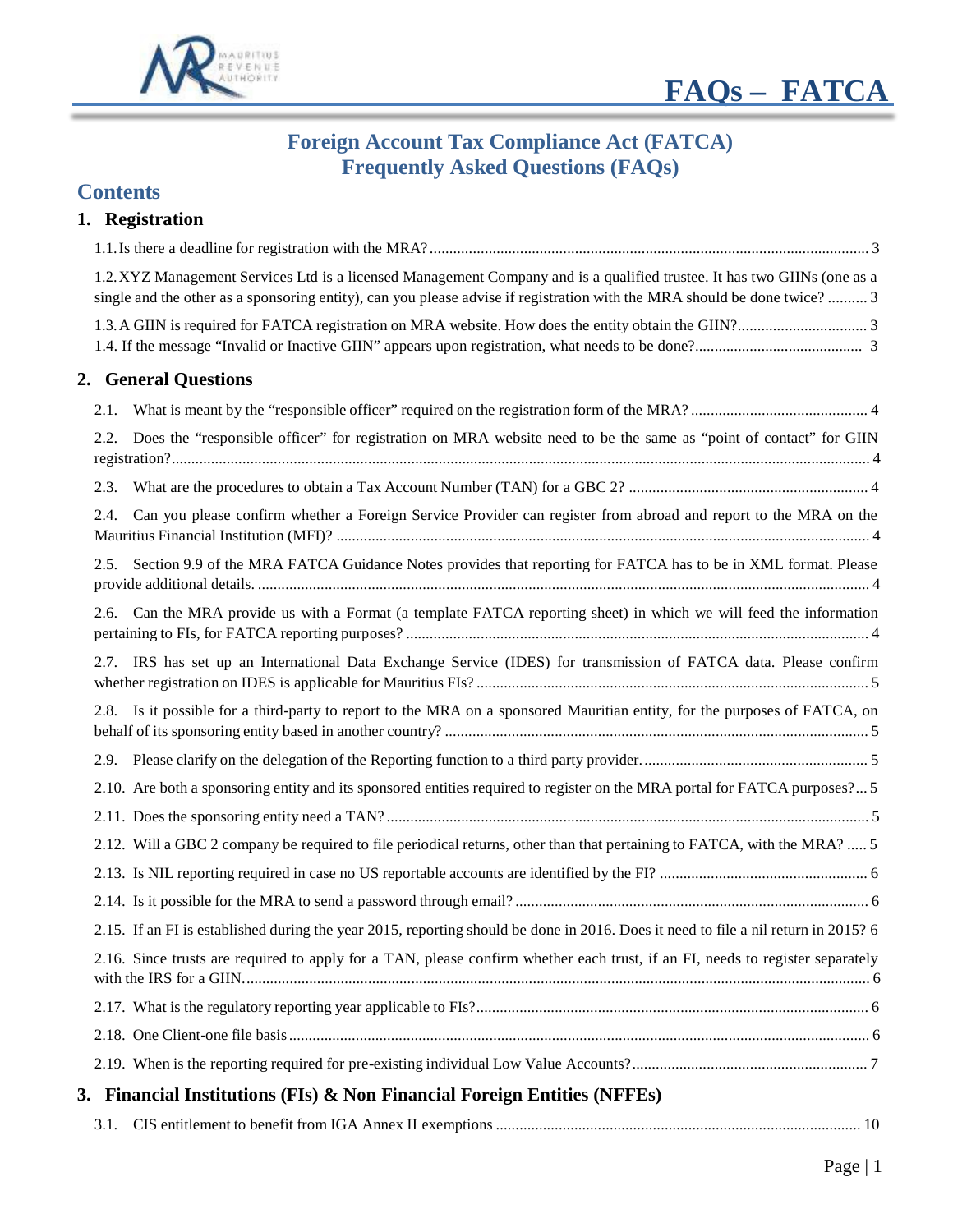# **FAQs – FATCA**



To determine whether a Collective Investment Scheme (CIS) is a "Qualified CIS" and therefore is eligible for exemption from registration and reporting, it seems that the CIS will first need to conduct FATCA client due diligence to confirm who are the account holders in the CIS. Would such client due diligence be required to follow the same procedures as FIs would undertake under the Guidance Notes to identify US Reportable and Non-Reportable Accounts? ............................................................. 10

3.2. Are companies in liquidation or winding up required to register and report for FATCA purposes? ............................... 10

3.3. If an FI has a sole shareholder which is a Participating FI, it seems that it will be regarded as registered deemed compliant. In this case, does the FI still need to submit a return to the MRA? .......................................................................... 10

3.4. If an FI was established prior to or during the year 2014 (e.g. Dec 2014) but following discussions with tax advisors/counsels, the company was registered with IRS in March 2015. Please confirm whether a return should be filed with the MRA for 2015. ..................................................................................................................................................................... 10

3.5. Where there is a single trustee resident in Mauritius, should the trust apply for a TAN? ................................................ 10

3.6. Do trustee documented trusts need to separately register with the IRS? .......................................................................... 11

3.7. We would like to know whether the concept of Non-Participating Financial Institution (NPFI) (classified due to noncompliance) will be applicable for the 2015 reporting year and the time frame for the IRS to classify non-compliant entities or NPFIs. 11

#### **4. IT related questions**

| 4.1 |                                                                                                                                                                                                                                                     |
|-----|-----------------------------------------------------------------------------------------------------------------------------------------------------------------------------------------------------------------------------------------------------|
| 4.2 | One of our companies has a FATCA reporting obligation. I seek your advice on the software required to generate                                                                                                                                      |
| 4.3 | Does the MRA E services platform allow manual input for reporting account information or does it only provide for                                                                                                                                   |
| 4.4 |                                                                                                                                                                                                                                                     |
| 4.5 | Is there a validation tool, online or offline, available to check our XML files for the FATCA reporting? 12                                                                                                                                         |
| 4.6 | When uploading the XML file on MRA E services, is there any encryption and/or digital signature required for the                                                                                                                                    |
| 4.7 | Grateful if you would confirm that the data transferred by an FI to the MRA for onward transmission to the IRS is being<br>done through a secured channel (given that the XML Files transmitted to MRA by an FI does not need to be encrypted).  12 |
| 4.8 | We tried to upload a NIL XML file using the standard IRS XML schema for XYZ COMPANY (MAURITIUS)<br>LIMITED and are receiving the following message: "Invalid Receiving Country. Receiving Country (MU) should be                                    |
|     | 5. Error Notification from the IRS                                                                                                                                                                                                                  |
|     | 5.1. The following error notifications are being received from the IRS: "Invalid TIN" or "GIIN not populated". How should I                                                                                                                         |

5.2. Some FIs do not provide account numbers to their customers. The IRS is still asking us to insert an account number although this field is not mandatory as per the XML User Guide. Please provide guidance. .................................................... 13

proceed? ..................................................................................................................................................................................... 13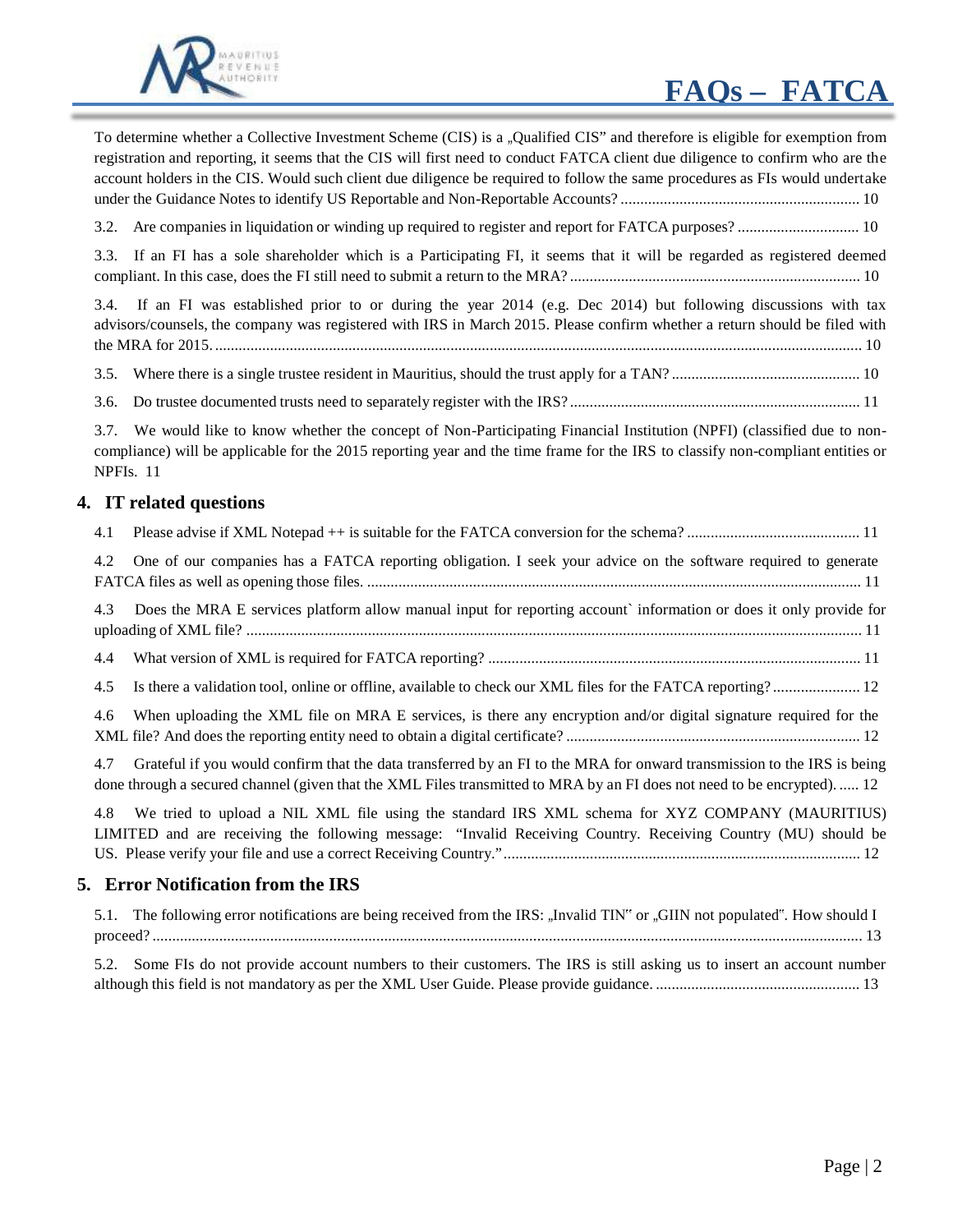



#### **1. Registration**

**1.1. Is there a deadline for registration with the MRA?**

There is no deadline for registration; however, the deadline for FATCA reporting for 2015 is 31 August.

**1.2. XYZ Management Services Ltd is a licensed Management Company and is a qualified trustee. It has two GIINs (one as a single and the other as a sponsoring entity), can you please advise if registration with the MRA should be done twice?**

Yes.

**1.3. A GIIN is required for FATCA registration on MRA website. How does the entity obtain the GIIN?**

The entity must register with the IRS to obtain a GIIN. Upon receipt of the GIIN, registration can then be done on the MRA website.

#### **1.4. If the message "Invalid or Inactive GIIN" appears upon registration, what needs to be done?**

A mail should be sent to  $frac{factorsum@ma.mu}{moment@ma.mu}$  mentioning the following:

- $\triangleright$  the full name of the company
- $\triangleright$  the company's TAN
- $\triangleright$  the company's GIIN
- $\triangleright$  the screenshot of GIIN confirmation received from the IRS.

Needful will be done to enable you proceed with the registration process after two working days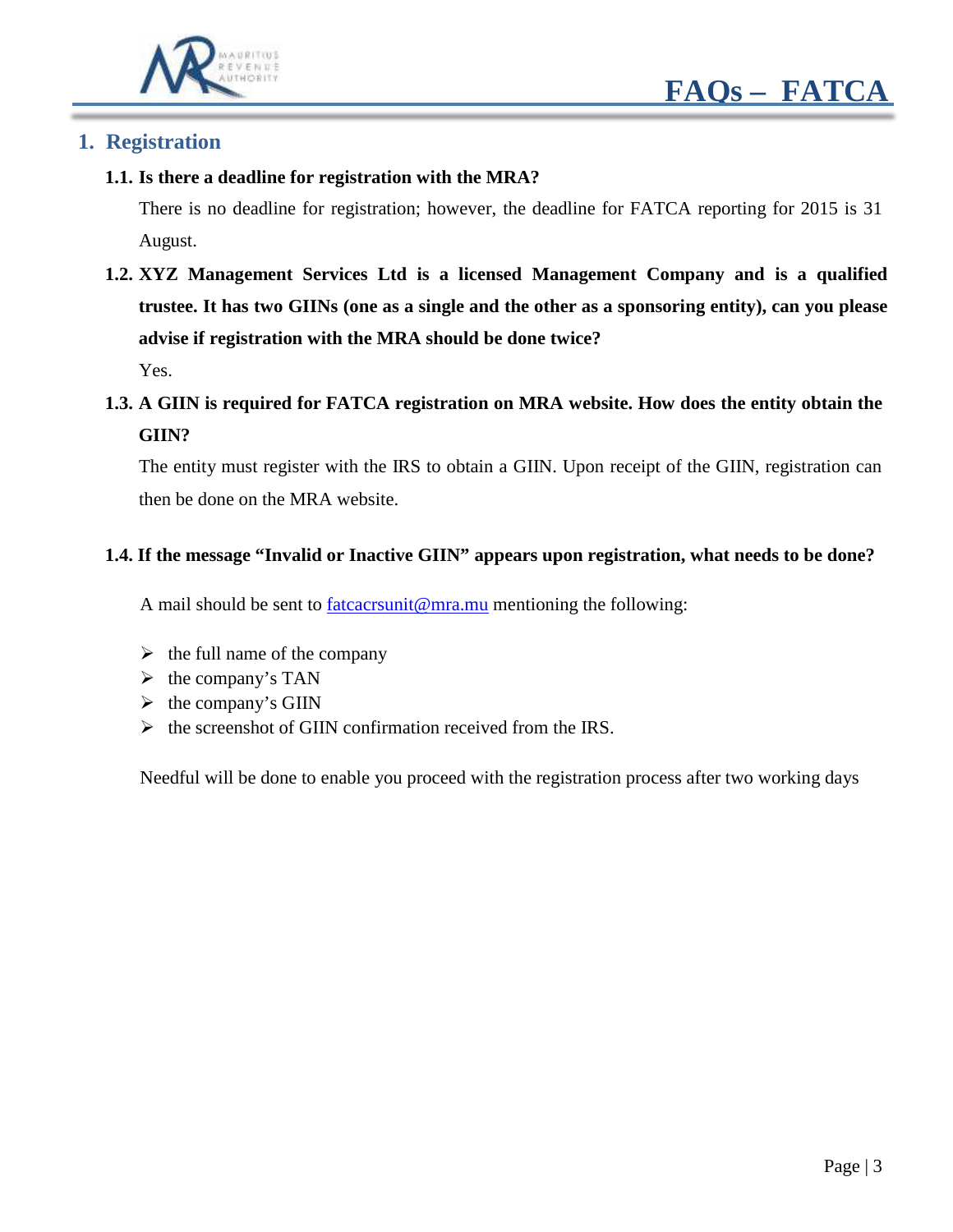

## **2. General Questions**

**2.1. What is meant by the "responsible officer" required on the registration form of the MRA?** This is meant to be used by the MRA with respect to FATCA reporting. Ideally, it should be any designated officer dealing with FATCA.

# **2.2. Does the "responsible officer" for registration on MRA website need to be the same as "point of contact" for GIIN registration?**

No.

#### **2.3. What are the procedures to obtain a Tax Account Number (TAN) for a GBC 2?**

A TAN will have to be applied for on the FATCA registration page of the MRA [https://eservices3.mra.mu/FATCA/fatca.html.](https://eservices3.mra.mu/FATCA/fatca.html) Once the form has been downloaded, filled in and signed, the form must be mailed to [registration@mra.mu,](mailto:registration@mra.mu) together with the certificate of incorporation/ extract of trust deed, whichever is relevant.

**2.4. Can you please confirm whether a Foreign Service Provider can register from abroad and report to the MRA on the Mauritius Financial Institution (MFI)?**

The MFI will have to register with the MRA with a local address to which the password will be sent. The login information can then be transmitted to a third party (local or foreign) if the MFI thinks fit. The responsibility to report FATCA information however remains with the MFI.

## **2.5. Section 9.9 of the MRA FATCA Guidance Notes provides that reporting for FATCA has to be in XML format. Please provide additional details.**

FIs are under the obligation to report their FATCA information in XML format which is a requirement of the IRS. The responsibility to make necessary arrangements in this sense rests with the FIs. The MRA is responsible for transmitting the information to the IRS and only validates the format. The MRA will not, in any case, tamper with the contents of the XML file. It would therefore be advisable to work together with your IT Department to solve any problem your organisation might encounter with XML format or any other IT requirement of the IRS.

# **2.6. Can the MRA provide us with a Format (a template FATCA reporting sheet) in which we will feed the information pertaining to FIs, for FATCA reporting purposes?**

No, you are advised to consult the XML user guide available on the IRS website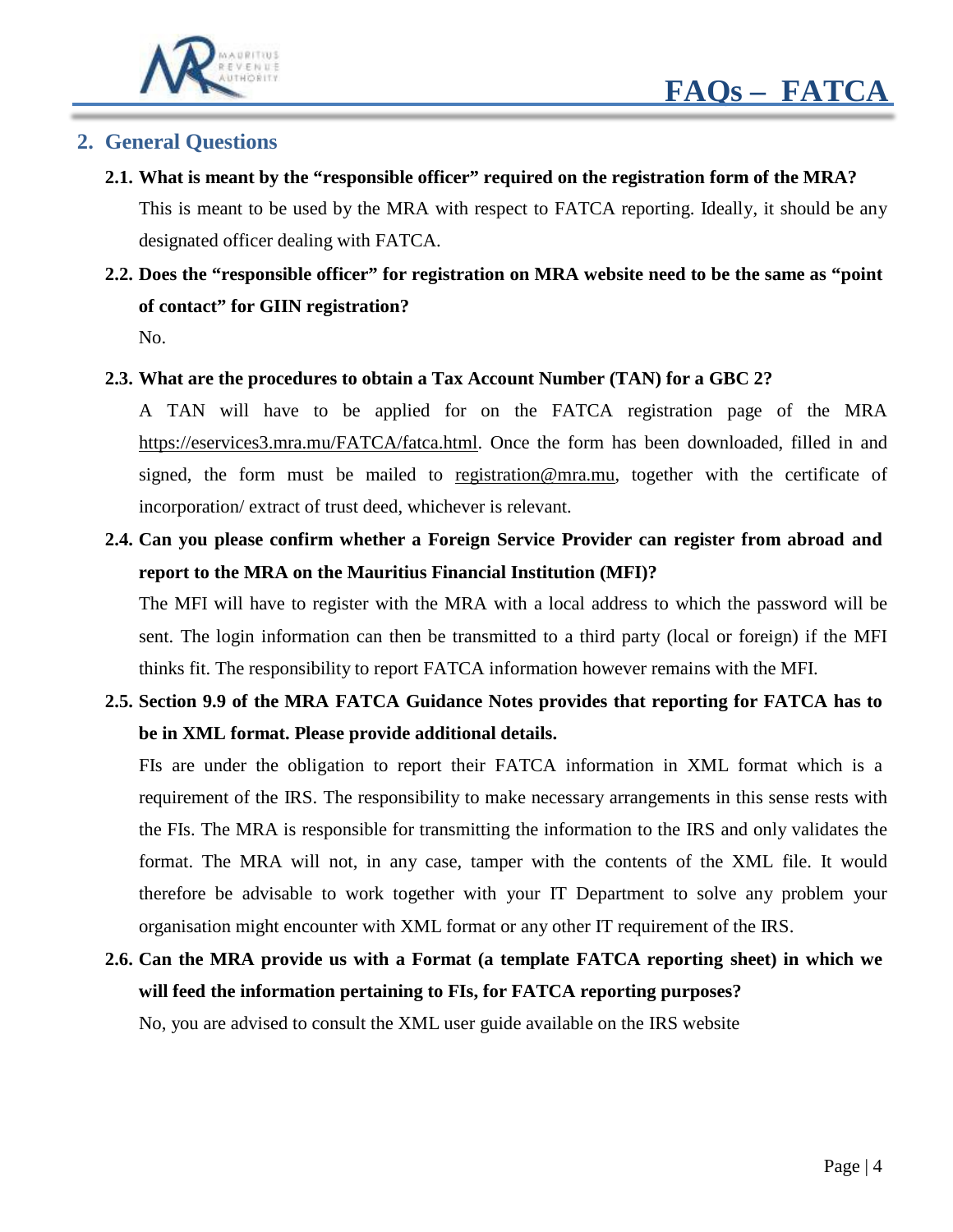

**2.7. IRS has set up an International Data Exchange Service (IDES) for transmission of FATCA data. Please confirm whether registration on IDES is applicable for Mauritius FIs?**

Under FATCA Model 1A agreement which Mauritius has signed with the US, MRA registers with the IDES system of IRS to transmit files to the IRS. FIs do not have to register with the IDES as they do not transmit files directly to IRS.

FIs will need to register with the MRA in order to use the MRA E services for submission of FATCA information.

2.8. Is it possible for a third-party to report to the MRA on a sponsored Mauritian entity, for the **purposes of FATCA, on behalf of its sponsoring entity based in another country?**

Yes, according to the IGA, FIs, including sponsoring entities, can rely on third-party service providers to fulfil their FATCA obligations. However, the legal responsibility for ensuring that reporting is done correctly and properly remains with the FIs.

#### **2.9. Please clarify on the delegation of the Reporting function to a third party provider.**

The FI may allow a third party to register on its behalf so far as the required pieces of information (pertaining to the FI) are furnished at the time of registration.

Alternatively, FIs could register with the MRA and then assign the username and password to a third party who shall proceed with the reporting.

There exists the sponsoring route for FATCA reporting whereby another entity registers with the IRS as sponsoring entity in order to carry out FATCA reporting for its sponsored entity. In this case, it is the sponsoring entity which is required to register on the MRA portal using its GIIN.

**2.10. Are both a sponsoring entity and its sponsored entities required to register on the MRA portal for FATCA purposes?**

Sponsoring Entities reporting FATCA information on behalf of Mauritius sponsored entities will have to register with the MRA. Sponsored entities are not required to do so as they have not yet been allocated a GIIN by the IRS.

#### **2.11. Does the sponsoring entity need a TAN?**

Yes. If the sponsoring entity is not resident in Mauritius and does not have a TAN, it will have to liaise with the FATCA unit to obtain a "dummy TAN".

# **2.12. Will a GBC 2 company be required to file periodical returns, other than that pertaining to FATCA, with the MRA?**

No, the TAN allocated to any GBC 2 company will be used only for FATCA purposes.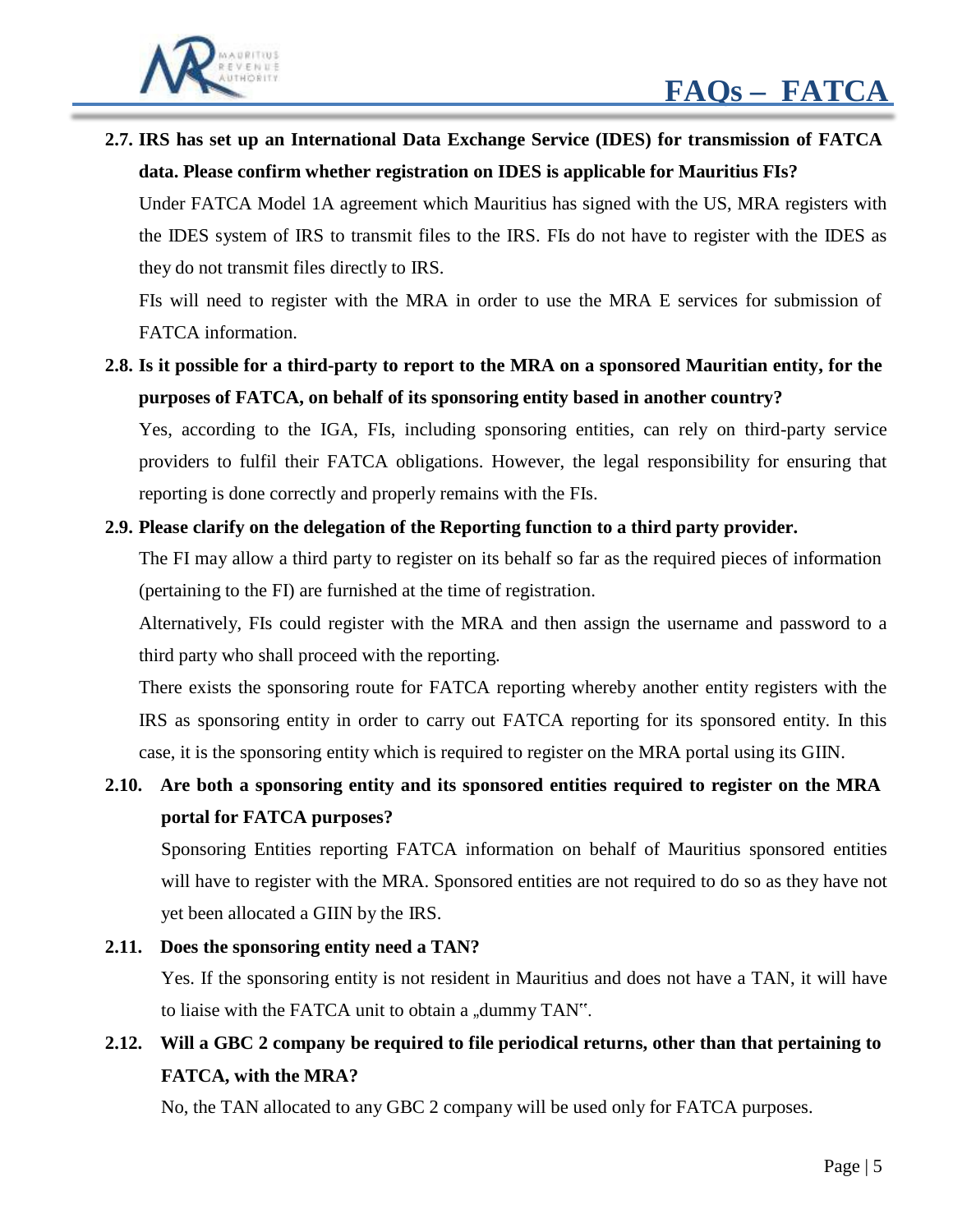

#### **2.13. Is NIL reporting required in case no US reportable accounts are identified by the FI?**

NIL reporting is required in order to be in line with our local revenue law. A Sample NIL report can be downloaded from IRS website through the following link: <http://www.irs.gov/pub/fatca/NilFIReport.xml>

#### **2.14. Is it possible for the MRA to send a password through email?**

The password is normally despatched by post for security reasons. However, "the responsible officer for FATCA" is allowed to collect the password directly at the MRA`s premises upon presentation of his/her ID card. In case the , responsible officer for FATCA" is unable to collect the password, he/she can send any person with an authorization letter to collect the password on his/her behalf, upon presentation of the third party's ID card. Please note that passwords can be collected at the MRA Operational Services Department (OSD) Mezzanine Floor 2 working days after registration is completed. (Between 09:00- noon and 13:00 – 16:15)

# 2.15. If an FI is established during the year 2015, reporting should be done in 2016. Does it need **to file a nil return in 2015?**

No

**2.16. Since trusts are required to apply for a TAN, please confirm whether each trust, if an FI, needs to register separately with the IRS for a GIIN.**

Yes

- **2.17. What is the regulatory reporting year applicable to FIs?** It is the calendar year 01 January to 31 December.
- **2.18. One Client-one file basis**

**We are a Management Company and according to the nature of our business we have under our administration various clients who fit the definition of a "Financial Institution". When doing the reporting, is it mandatory for us to report the information on a "one** client-on e f il e" basis or would it be fine if we bundle all the information into one single **file and upload that on the website of the MRA?**

The reporting should be done for each client separately.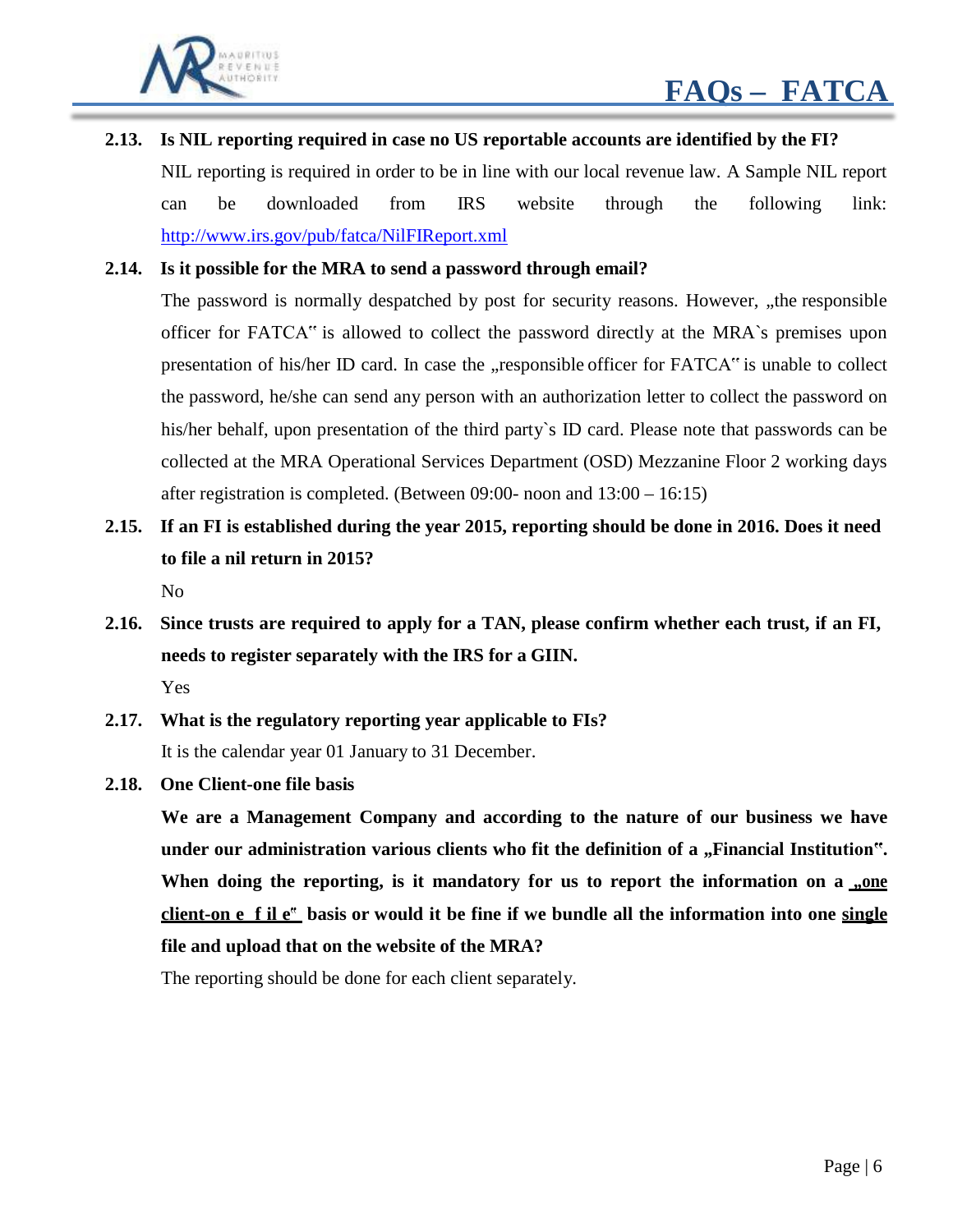

#### **2.19. When is the reporting required for pre-existing individual Low Value Accounts?**

The review of Pre-existing Accounts that are **Low Value Accounts** at 30 June 2014 must be completed by 30 June 2016. If the review was not completed by 31 December 2014, then no reporting for such accounts is required by 31 August 2015. However, a nil reporting will be required if no other reportable accounts are identified. The pre-existing Low Value Accounts must be reported in the reporting period in which it is identified.

#### **Example:**

The due diligence procedures are carried out on a Lower Value Account in April 2015 and the account is determined as reportable. The FI is only required to report on the account information for the year ending 31 December 2015 onwards.

#### **2.20. When is the reporting required for pre-existing individual High Value Accounts?**

The review of Pre-existing Accounts that are High Value Accounts at 30 June 2014 must be completed by 30 June 2015. If a High Value Account is identified as a reportable account in a review carried out before 31 December 2014, the account must be included in the 2014 FATCA report. Otherwise, the account becomes reportable from the year in which it is identified.

#### **Example:**

Due diligence procedures are carried out on a High Value Individual Account in March 2015 and the account is determined as reportable. The FI is required to report on the account for calendar year 2015 and subsequent years only.

## **2.21. What is the procedure for submitting corrected and/or amended data? What types of data can be re submitted?**

Procedure for submitting corrected or amended data will be the same as the submission of a new report. Please refer to the FATCA XML User Guide for preparing corrected or amended reports. The following types of data can be included in corrected or amended reports:

1. Corrected Data is used for records being re-transmitted after the IRS has notified the sender of a problem with the file or underlying data. Corrected Data should ONLY be used when responding to an IRS request to correct the data. (not used for Decryption, XML or other filelevel errors).

2. Amended Data is used to amend a record(s) previously transmitted to, received and processed by the IRS, but is later found to contain erroneous information.

3. Void Data is used to erase previously-filed records when data needs to be re-transmitted.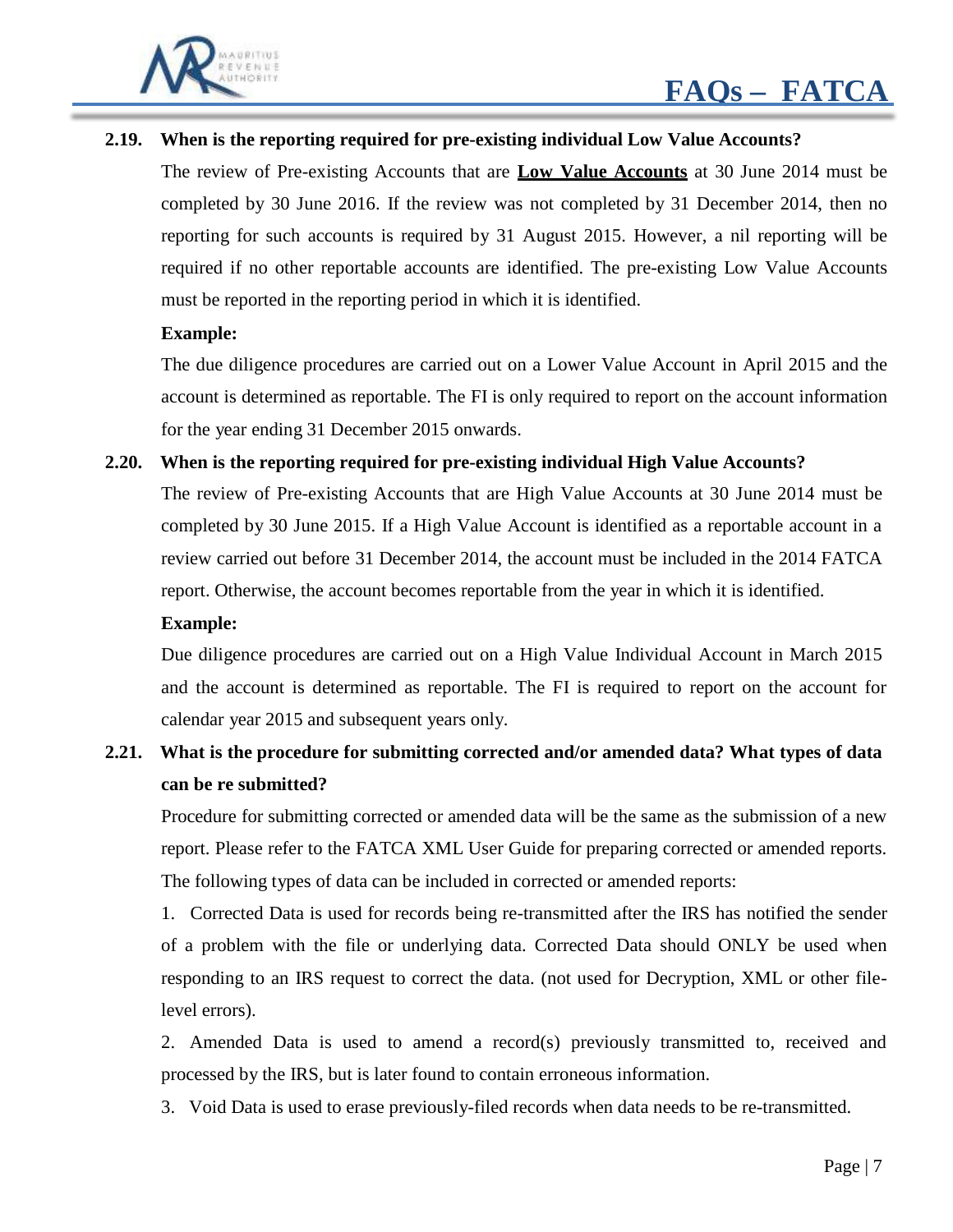

## **3. Financial Institutions (FIs) & Non Financial Foreign Entities (NFFEs)**

**3.1. CIS entitlement to benefit from IGA Annex II exemptions**

To determine whether a Collective Investment Scheme (CIS) is a "Qualified CIS" and **therefore is eligible for exemption from registration and reporting, it seems that the CIS will first need to conduct FATCA client due diligence to confirm who are the account holders in the CIS. Would such client due diligence be required to follow the same procedures as FIs would undertake under the Guidance Notes to identify US Reportable and Non-Reportable Accounts?**

Yes, client due diligence has to be carried out before ascertaining whether the CIS is entitled to benefit from IGA Annex II exemptions. Due Diligence has to be carried out as per the provisions of the IGA.

**3.2. Are companies in liquidation or winding up required to register and report for FATCA purposes?**

Yes, due diligence will have to be carried out for accounts held as at dates specified in the IGA and report the balance of reportable accounts as at the respective dates.

3.3. If an FI has a sole shareholder which is a Participating FI, it seems that it will be regarded as **registered deemed compliant. In this case, does the FI still need to submit a return to the MRA?**

An institution falling within the category of Registered Deemed Compliant must register with the IRS and obtain a GIIN but is only required to report information in specific circumstances. Paragraph 2.11 of our Guidance Notes offers a detailed understanding.

**3.4. If an FI was established prior to or during the year 2014 (e.g. Dec 2014) but following discussions with tax advisors/counsels, the company was registered with IRS in March 2015. Please confirm whether a return should be filed with the MRA for 2015.**

Yes.

**3.5. Where there is a single trustee resident in Mauritius, should the trust apply for a TAN?**

Yes, in the case of non-resident trusts with at least one trustee being resident in Mauritius, the trust will be considered as resident and will have to apply for a TAN.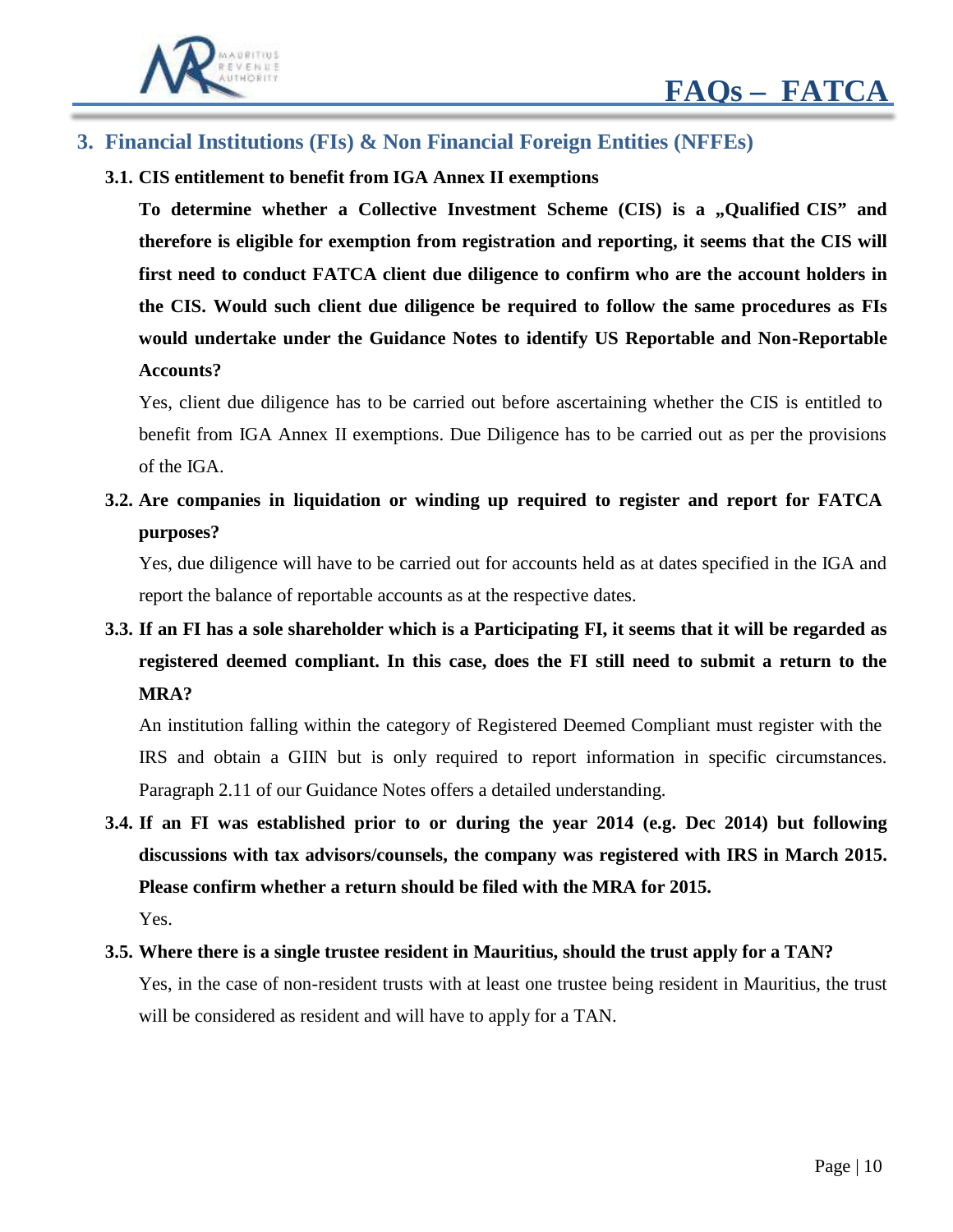

**3.6. Do trustee documented trusts need to separately register with the IRS?**

No, trustee documented trusts are certified deemed compliant FFIs under Annex II of the IGA.

**3.7. We would like to know whether the concept of Non-Participating Financial Institution (NPFI) (classified due to non-compliance) will be applicable for the 2015 reporting year and the time frame for the IRS to classify non-compliant entities or NPFIs.**

The IRS has advised that the financial institution's status will be determined at the conclusion of the procedures for significant non-compliance in accordance with the IGA after 18 months.

### **4. IT related questions**

- **4.1 Please advise if XML Notepad ++ is suitable for the FATCA conversion for the schema?** Notepad ++ is a text editor which has an XML plug-in and can be used for editing XML files. It is just an editor. It is not software to generate the FATCA XML file by itself.
- **4.2 One of our companies has a FATCA reporting obligation. I seek your advice on the software required to generate FATCA files as well as opening those files.**

MRA neither provides nor recommends any software for FATCA reporting as MRA is vendor neutral. The FI should generate the XML file (from internally maintained data) as per the US IRS XML schema and XML User Guide by making use of either external or internal resources.

The role of the MRA is to allow FIs to submit their FATCA reports electronically and then transmit them to the IRS. The MRA also informs FIs and displays notification messages on their FATCA login on the MRA FATCA Portal as and when received from the IRS.

## **4.3 Does the MRA E services platform allow manual input for reporting account` information or does it only provide for uploading of XML file?**

The MRA E services provides for uploading of XML files only. Each FI has the responsibility for the generation of its FATCA report as per the XML specifications of the IRS.

#### **4.4 What version of XML is required for FATCA reporting?**

The IRS website gives the XML Schema Description (XSD files) which must be used to generate (and then validate) the XML FATCA report which is expected of the FI.

FIs will have to abide to the latest FATCA XML User Guide when submitting files to MRA for onward submission to the IRS.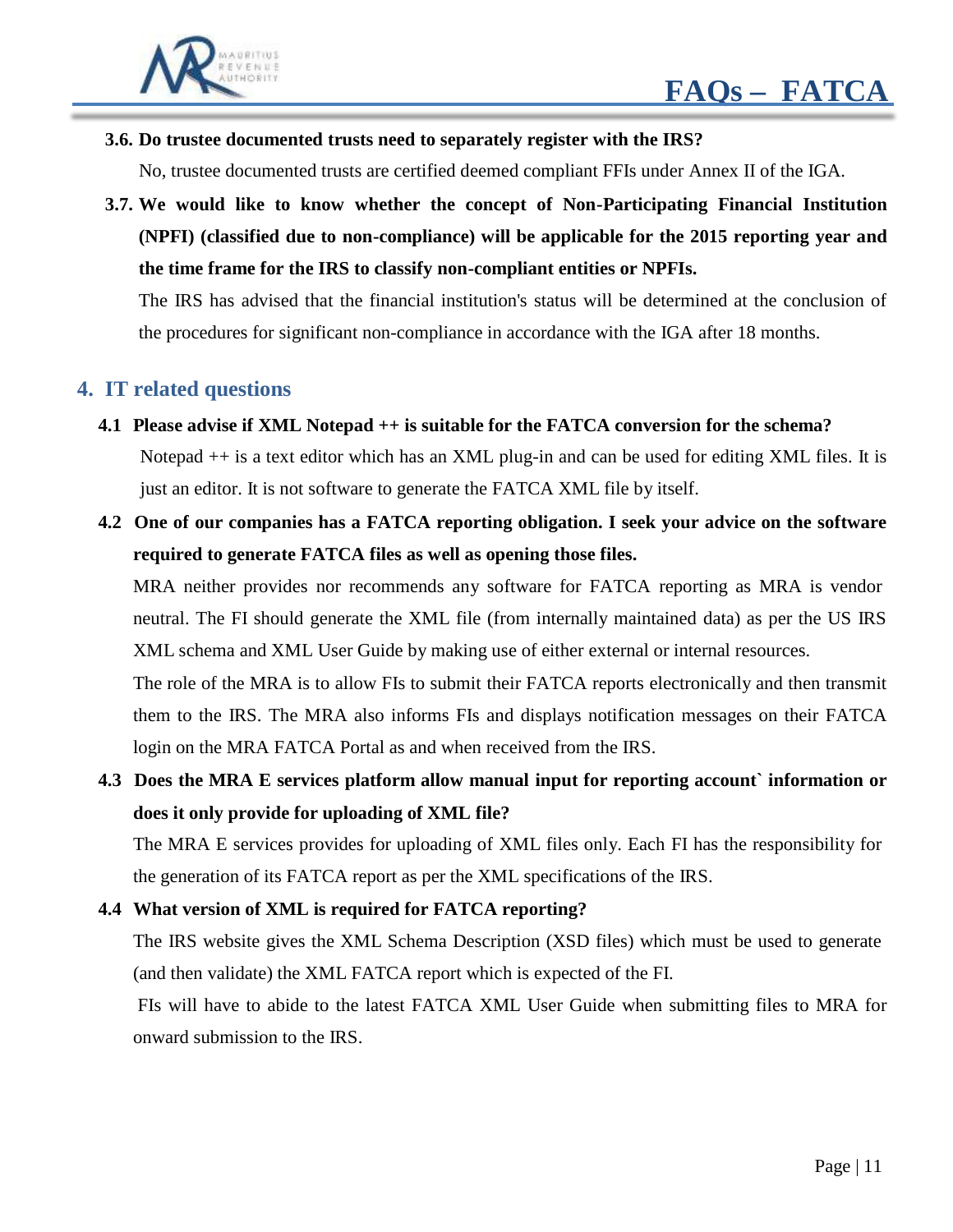

**4.5 Is there a validation tool, online or offline, available to check our XML files for the FATCA reporting?**

The IRS itself does not offer such a tool. However, the MRA provides a test platform which can be used to validate FATCA reports generated by FIs.

**4.6 When uploading the XML file on MRA E services, is there any encryption and/or digital signature required for the XML file? And does the reporting entity need to obtain a digital certificate?**

No encryption needs to be done by the FIs when submitting XML FATCA reports to the MRA. This will be done by MRA before transmission to IRS.

MRA will also communicate with the IRS by using a valid digital certificate owned by the MRA. Authentication of an FI when it is filing its XML FATCA report on MRA E services will be done by username/password and will not require (for the time being) any digital certificate on the part of

the FI.

**4.7 Grateful if you would confirm that the data transferred by an FI to the MRA for onward transmission to the IRS is being done through a secured channel (given that the XML Files transmitted to MRA by an FI does not need to be encrypted).**

Submission of FATCA Reports by an FI to the MRA is according to the same secured protocol and security levels used when the FI (as a taxpayer) files its various tax returns with the MRA. MRA encrypts FATCA reports submitted by the FI before transfer to the IRS using secured file transfer protocol. The MRA has been successfully assessed by the IRS for its capacity to receive and transmit FATCA reports as per the strict security and confidentiality policies of the IRS.

**4.8 We tried to upload a NIL XML file using the standard IRS XML schema for XYZ COMPANY (MAURITIUS) LIMITED and are receiving the following message: "Invalid Receiving Country. Receiving Country (MU) should be US. Please verify your file and use a correct Receiving Country."**

The Receiving Country should be US and not MU as the IRS is the Competent Authority which is the intended recipient of the message and will process the report.